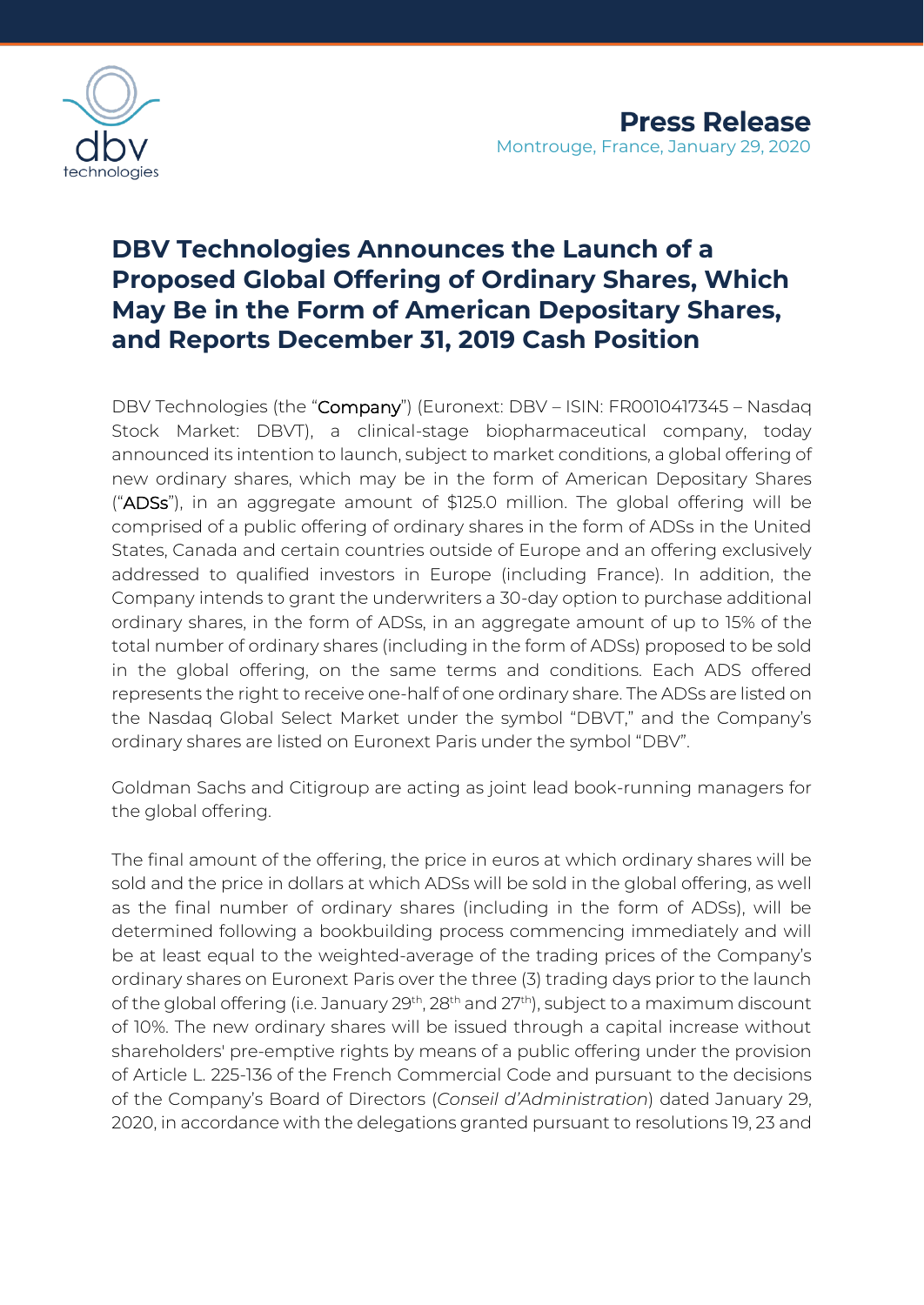

24 adopted at the ordinary and extraordinary meeting of the Company's shareholders (*Assemblée Générale Mixte*) held on May 24, 2019.

The final number of ordinary shares offered, including the number of ordinary shares offered in the form of ADSs, and the subscription price therefor will be decided by the Company's Chief Executive Officer (*Directeur Général*), in accordance with a sub-delegation granted by the Company's Board of Directors (*Conseil d'Administration*) on January 29, 2020, further to the favorable opinion of Mr. Michel de Rosen, independent director and Chairman of the Board of Directors.

The global offering will commence immediately and the Company plans to announce the result of the global offering as soon as practicable after pricing thereof in a subsequent press release. The Company plans to use the net proceeds from the global offering, together with its existing cash and cash equivalents, primarily to prepare for the commercialization of Viaskin Peanut, including marketing efforts related to launch in the second half of 2020, if approved, as well as to advance the discovery and development of product candidates using its Viaskin Platform and for working capital and general corporate purposes.

A registration statement on Form F-3 relating to the securities to be issued in the global offering was filed with the Securities and Exchange Commission and was declared effective on October 1, 2019. The public offering of ordinary shares in the form of ADSs will be made only by means of a written prospectus and prospectus supplement that form a part of the registration statement. A preliminary prospectus supplement and accompanying prospectus relating to and describing the terms and conditions of the offering will be filed with the Securities and Exchange Commission and will be available on the Securities and Exchange Commission's website at www.sec.gov. When available, copies of the preliminary prospectus supplement and accompanying prospectus may also be obtained for free from: Goldman Sachs, Attention: Prospectus Department, 200 West Street, New York, NY 10282, via telephone: +1 866-471-2526, facsimile: +1 212-902-9316 or via email: prospectusgroup-ny@ny.email.gs.com; or Citigroup, c/o Broadridge Financial Solutions, 1155 Long Island Avenue, Edgewood, New York, 11717 or via telephone: +1 800-831-9146.

Application will be made to list the new ordinary shares to be issued pursuant to the global offering on the regulated market of Euronext Paris pursuant to a listing prospectus subject to the approval by the Autorité des Marchés Financiers ("AMF")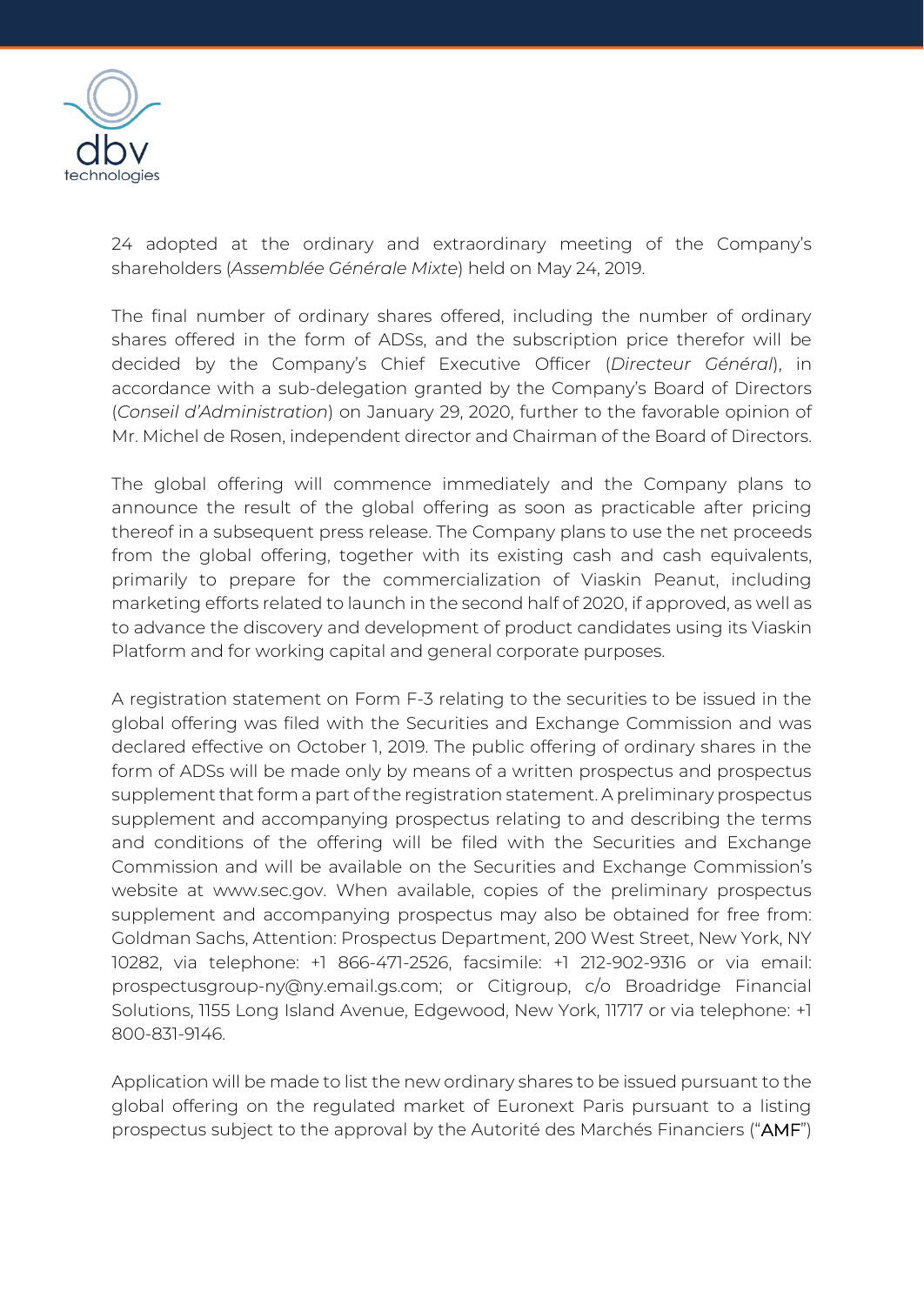

and comprising (i) the 2018 universal registration document filed with the AMF on October 9, 2019 (*document d'enregistrement universel 2018*) under number D. 19- 0889, as completed by an amendment to such universal registration document, which will be filed with the AMF on January 30, 2020, and (ii) a Securities Note (*Note d'opération*), including (iii) a summary of the prospectus. Following the filing of the amendment to the universal registration document with the AMF, copies of the Company's 2018 universal registration document, as amended, will be available free of charge at the Company's head office located at 177-181 avenue Pierre Brossolette – 92120 Montrouge – France. The listing prospectus will be published on the AMF's website at www.amf-france.org.

As of December 31, 2019, the Company had cash and cash equivalents of €172.0 million, compared to €122.8 million as of December 31, 2018. The information above is based on preliminary unaudited information for the cash and cash equivalents as of December 31, 2019. The Company's independent registered public accounting firm has not conducted an audit or review of, and does not express an opinion or any other form of assurance with respect to, this preliminary estimate.

\* \* \*

# About DBV Technologies

DBV Technologies is developing Viaskin®, an investigational proprietary technology platform with broad potential applications in immunotherapy. Viaskin is based on epicutaneous immunotherapy, or EPIT®, DBV's method of delivering biologically active compounds to the immune system through intact skin. With this new class of selfadministered and non-invasive product candidates, the Company is dedicated to safely transforming the care of food-allergic patients, for whom there are no approved treatments. DBV's food allergies programs include ongoing clinical trials of Viaskin Peanut and Viaskin Milk, and preclinical development of Viaskin Egg. DBV is also pursuing a human proof-ofconcept clinical trial of Viaskin Milk for the treatment of Eosinophilic Esophagitis, and exploring potential applications of its platform in vaccines and other immune diseases. DBV Technologies has global headquarters in Montrouge, France, and offices in Bagneux, France, and North American operations in Summit, NJ and New York, NY. The Company's ordinary shares are traded on segment B of Euronext Paris (Ticker: DBV, ISIN code: FR0010417345), part of the SBF120 index, and the Company's ADSs (each representing one-half of one ordinary share) are traded on the Nasdaq Global Select Market (Ticker: DBVT).

# Forward Looking Statements

This press release contains forward-looking statements, including statements about the expected closing of the global offering and the anticipated use of proceeds from the Global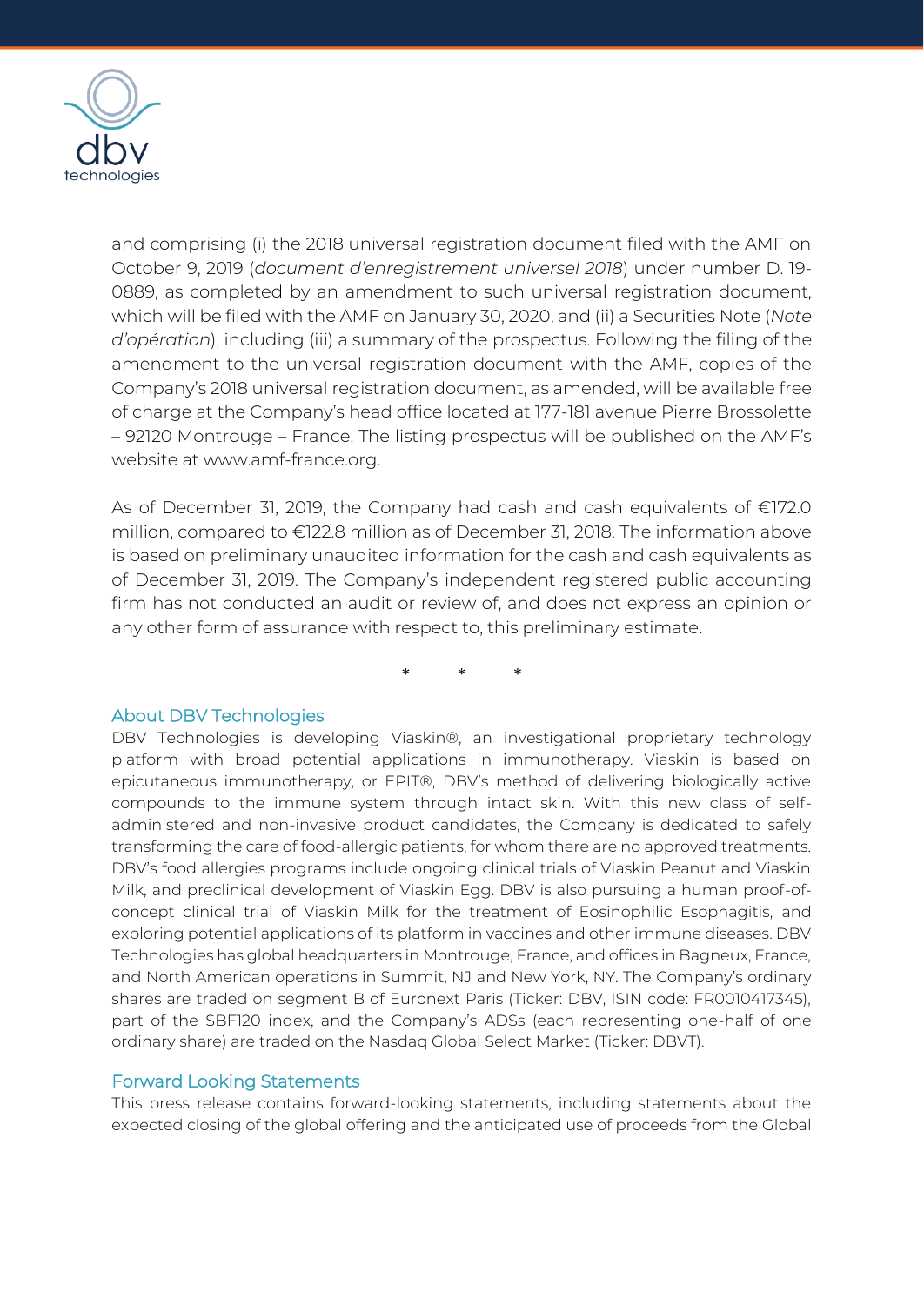

Offering. These forward-looking statements are not promises or guarantees and involve substantial risks and uncertainties. Factors that could cause actual results to differ materially from those described or projected herein include risk associated with market and other financing conditions, risks associated with clinical trials and regulatory reviews and approvals, and risk related to the sufficiency of the Company's existing cash resources and liquidity. A further list and description of these risks, uncertainties and other risks can be found in the Company's regulatory filings with the French *Autorité des Marchés Financiers* and U.S. Securities and Exchange Commission, including in the Company's Annual Report on Form 20-F for the year ended December 31, 2018. Existing and prospective investors are cautioned not to place undue reliance on these forward-looking statements, which speak only as of the date hereof. The Company undertakes no obligation to update or revise forward-looking statements as a result of new information, future events or circumstances, or otherwise, except as required by law.

### DBV Investor Relations Contact

Sara Blum Sherman Senior Director, Investor Relations & Strategy +1 212-271-0740 [sara.sherman@dbv-technologies.com](mailto:sara.sherman@dbv-technologies.com)

# DBV Media Contact

Joe Becker VP, Global Corporate Communications +1 646-650-3912 [joseph.becker@dbv-technologies.com](mailto:joseph.becker@dbv-technologies.com)

### **Disclaimers**

This press release does not constitute an offer to sell nor a solicitation of an offer to buy, nor shall there be any sale of ordinary shares or ADSs in any state or jurisdiction in which such an offer, solicitation or sale would be unlawful prior to registration or qualification under the securities laws of any such state or jurisdiction.

The distribution of this document may, in certain jurisdictions, be restricted by local legislations. Persons into whose possession this document comes are required to inform themselves about and to observe any such potential local restrictions.

A French listing prospectus comprising (i) the 2018 universal registration document filed with the AMF on October 9, 2019 (*document d'enregistrement universel 2018*) under number D. 19-0889, as completed by an amendment to such universal registration document, which will be filed with the AMF on January 30, 2020, and (ii) a Securities Note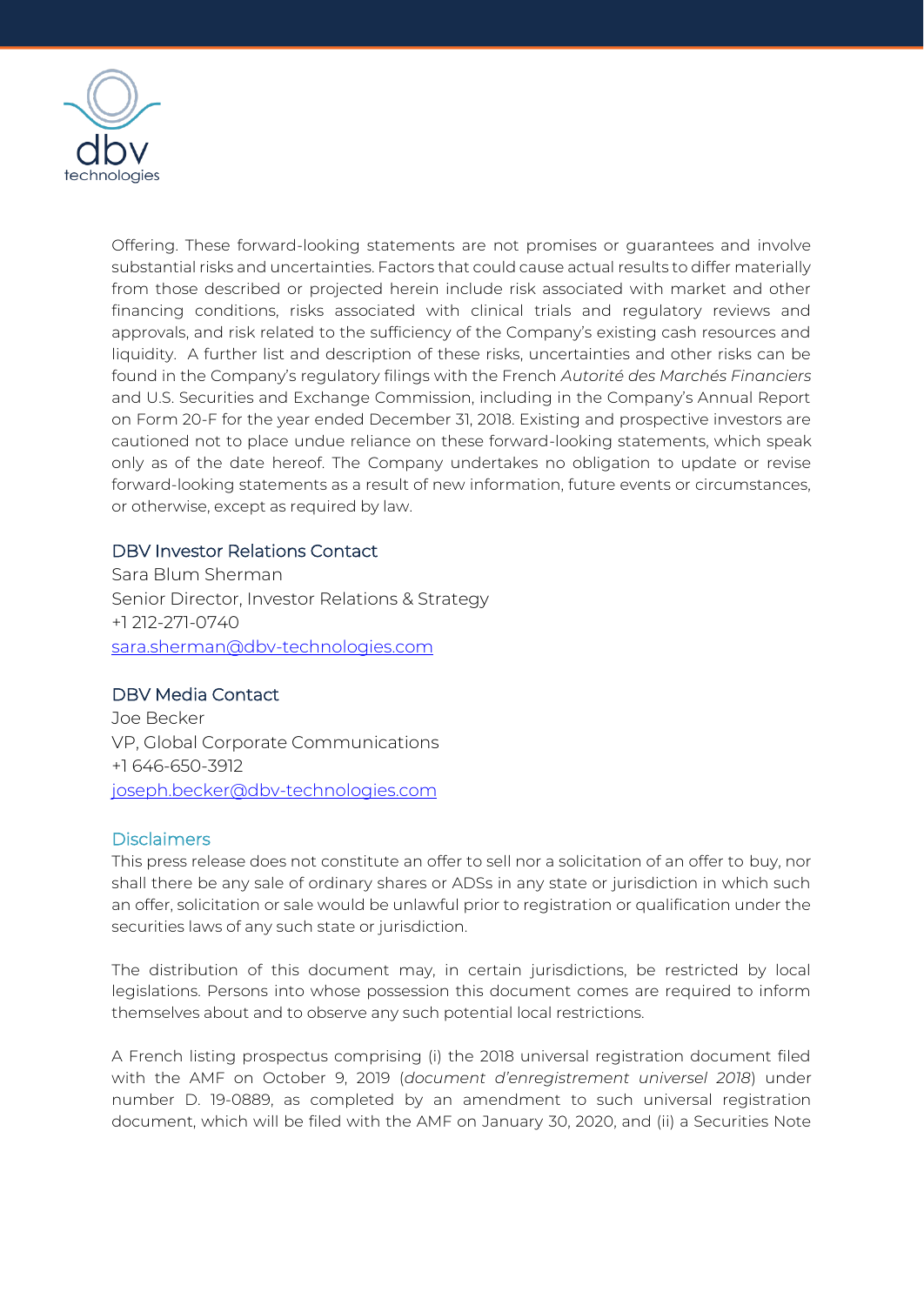

(*Note d'opération*), including a summary of the prospectus, will be submitted to the approval by the AMF and will be published on the AMF's website at www.amf-france.org. Following the filing of the amendment to the universal registration document with the AMF, copies of Company's 2018 universal registration document, as amended, will be available free of charge at the Company's head office located at 177-181 avenue Pierre Brossolette – 92120 Montrouge – France.

This document does not constitute an offer to the public in France and the securities referred to in this document can only be offered or sold in France pursuant to article L. 411-2 of the French Monetary and Financial Code to qualified investors (*investisseurs qualifiés*) acting for their own account as defined in Regulation (EU) 2017/1129 of the European Parliament and of the Council of June 14, 2017 ("Prospectus Regulation").

This announcement is not an advertisement and not a prospectus within the meaning of the Prospectus Regulation.

With respect to the member States of the European Economic Area, no action has been undertaken or will be undertaken to make an offer to the public of the securities referred to herein requiring a publication of a prospectus in any relevant member State. As a result, the securities may not and will not be offered in any relevant member State except in accordance with the exemptions set forth in Article 1 (4) of the Prospectus Regulation or under any other circumstances which do not require the publication by the Company of a prospectus pursuant to Article 3 of the Prospectus Regulation and/or to applicable regulations of that relevant member State.

This document is only being distributed to, and is only directed at, persons in the United Kingdom that (i) are "investment professionals" falling within Article 19(5) of the Financial Services and Markets Act 2000 (Financial Promotion) Order 2005 (as amended, the "Order"), (ii) are persons falling within Article 49(2)(a) to (d) ("high net worth companies, unincorporated associations, etc.") of the Order, or (iii) are persons to whom an invitation or inducement to engage in investment activity (within the meaning of Article 21 of the Financial Services and Markets Act 2000) in connection with the issue or sale of any securities may otherwise lawfully be communicated or caused to be communicated (all such persons together being referred to as "Relevant Persons"). This document is directed only at Relevant Persons and must not be acted on or relied on by persons who are not Relevant Persons. Any investment or investment activity to which this document relates is available only to Relevant Persons and will be engaged in only with Relevant Persons.

MIFID II product governance / Retail investors, professional investors and ECPs only target market – Solely for the purposes of each manufacturer's product approval process, the target market assessment in respect of the new shares has led to the conclusion that: (i) the target